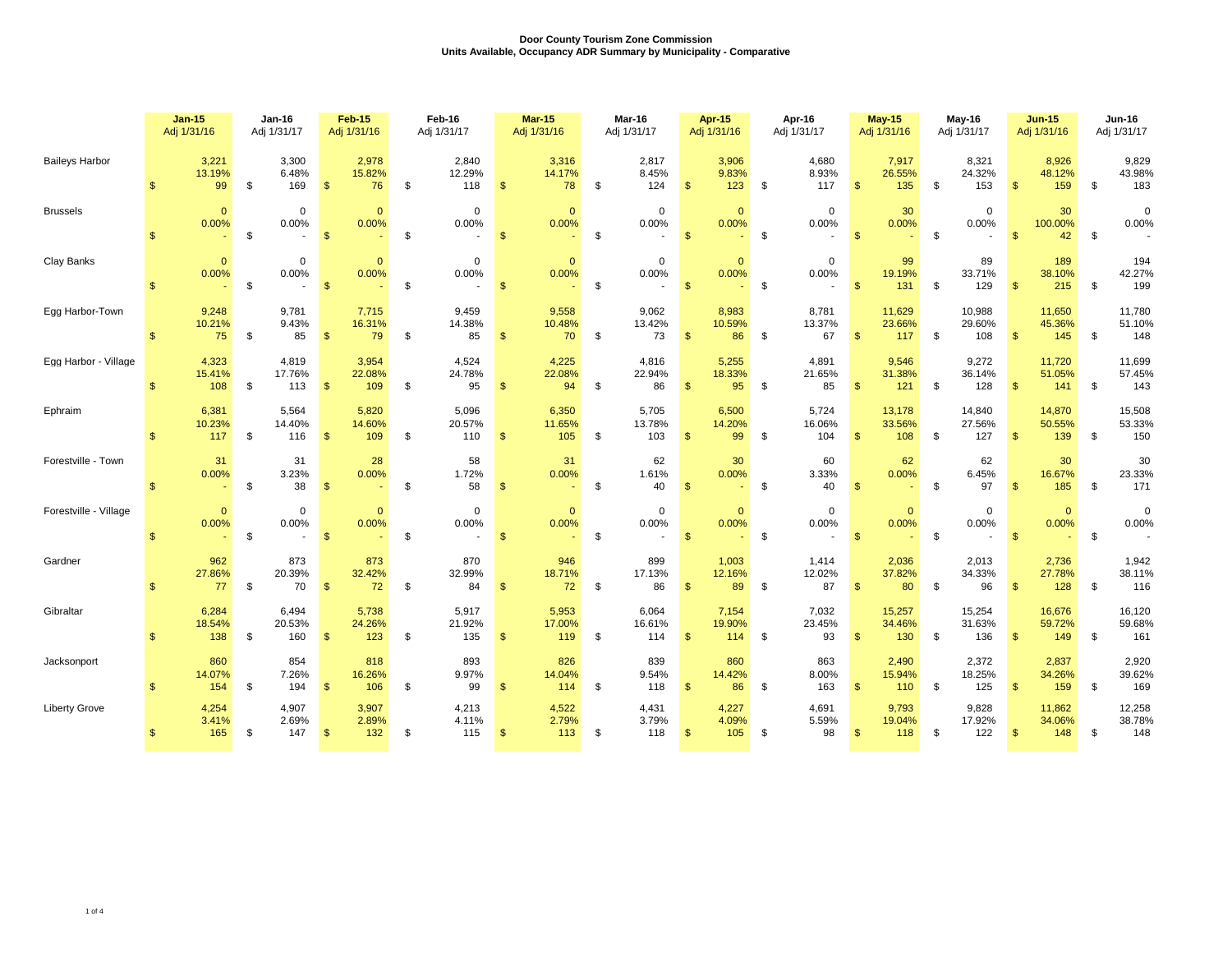|                        |              | $Jan-15$<br>Adj 1/31/16 | <b>Jan-16</b><br>Adj 1/31/17   |                | <b>Feb-15</b><br>Adj 1/31/16 |     | Feb-16<br>Adj 1/31/17  |                | <b>Mar-15</b><br>Adj 1/31/16 |    | Mar-16<br>Adj 1/31/17  |                         | Apr-15<br>Adj 1/31/16   |      | Apr-16<br>Adj 1/31/17  |     | <b>May-15</b><br>Adj 1/31/16 |    | <b>May-16</b><br>Adj 1/31/17 |               | $Jun-15$<br>Adj 1/31/16 |      | Jun-16<br>Adj 1/31/17   |
|------------------------|--------------|-------------------------|--------------------------------|----------------|------------------------------|-----|------------------------|----------------|------------------------------|----|------------------------|-------------------------|-------------------------|------|------------------------|-----|------------------------------|----|------------------------------|---------------|-------------------------|------|-------------------------|
| Nasewaupee             |              | 2,327<br>31.63%         | 2,329<br>21.04%                |                | 2,352<br>43.58%              |     | 2,177<br>49.10%        |                | 2,387<br>34.69%              |    | 2,338<br>21.00%        |                         | 2,340<br>16.62%         |      | 2,340<br>23.38%        |     | 3,336<br>40.26%              |    | 3,306<br>47.34%              |               | 3,492<br>55.38%         |      | 3,742<br>59.43%         |
|                        | \$           | 51                      | \$<br>61                       | $\mathbf{\$}$  | 63                           | \$  | 68                     | \$             | 54                           | \$ | 61                     | $\mathbf{\$}$           | 67                      | \$   | 65                     | \$  | 97                           | \$ | 99                           | $\mathbf{\$}$ | 116                     | \$   | 115                     |
| Sevastopol             |              | 4,201<br>18.00%         | 4,517<br>15.67%                |                | 3,776<br>31.25%              |     | 4,232<br>21.88%        |                | 4,257<br>23.73%              |    | 4,465<br>22.93%        |                         | 4,743<br>28.40%         |      | 5,025<br>23.28%        |     | 6,584<br>35.80%              |    | 6.461<br>36.26%              |               | 6,959<br>54.78%         |      | 7,124<br>50.97%         |
|                        | \$           | 125                     | \$<br>148                      | $\mathbb{S}$   | 94                           | \$  | 123                    | \$             | 115                          | \$ | 110                    | $\mathbf{\$}$           | 102                     | \$   | 116                    | \$  | 124                          | \$ | 137                          | \$            | 180                     | \$   | 186                     |
| Sister Bay             |              | 9,780<br>11.79%         | 9,917<br>12.87%                |                | 9,154<br>19.05%              |     | 8,357<br>18.39%        |                | 9,651<br>12.47%              |    | 9,942<br>15.33%        |                         | 9,428<br>22.21%         |      | 9,598<br>15.95%        |     | 13,234<br>33.38%             |    | 13,070<br>29.47%             |               | 14,815<br>50.04%        |      | 14,865<br>50.90%        |
|                        | \$           | 107                     | \$<br>114                      | $\mathfrak{s}$ | 76                           | -\$ | 106                    | \$             | 88                           | \$ | 86                     | $\mathbf{s}$            | 65                      | \$   | 89                     | \$. | 102                          | -S | 118                          | \$            | 138                     | -\$  | 146                     |
| Sturgeon Bay - City    |              | 20,069<br>25.66%        | 19,831<br>27.52%               |                | 17,953<br>34.69%             |     | 18,477<br>38.00%       |                | 19,895<br>31.77%             |    | 19,774<br>31.70%       |                         | 19,093<br>25.83%        |      | 19,324<br>33.73%       |     | 20,387<br>38.44%             |    | 20,241<br>46.02%             |               | 20,629<br>51.51%        |      | 20,218<br>60.27%        |
|                        | \$           | 74                      | \$<br>77                       | -\$            | 73                           | -\$ | 74                     | \$             | 78                           | \$ | 73                     | $\mathbf{\$}$           | 79                      | - \$ | 76                     | £.  | 93                           |    | 91                           | \$            | 110                     | - \$ | 114                     |
| Sturgeon Bay - Town    |              | 289<br>9.34%            | 328<br>7.62%                   |                | 227<br>16.30%                |     | 403<br>3.97%           |                | 368<br>5.43%                 |    | 483<br>4.55%           |                         | 261<br>11.88%           |      | 437<br>7.78%           |     | 508<br>19.29%                |    | 593<br>26.14%                |               | 798<br>49.50%           |      | 819<br>51.89%           |
|                        | $\mathbf{s}$ | 144                     | \$<br>147                      | $\mathbf{\$}$  | 105                          | \$  | 107                    | $\mathfrak{S}$ | 122                          | \$ | 128                    | $\mathbf{\mathfrak{L}}$ | 134                     | - \$ | 154                    | \$  | 172                          | \$ | 142                          | $\mathbf{\$}$ | 187                     | \$   | 148                     |
| Union                  |              | $\mathbf{0}$<br>0.00%   | $\mathbf 0$<br>0.00%           |                | $\mathbf{0}$<br>0.00%        |     | 0<br>0.00%             |                | $\mathbf{0}$<br>0.00%        |    | $\mathbf 0$<br>0.00%   |                         | $\overline{0}$<br>0.00% |      | $\mathbf 0$<br>0.00%   |     | 31<br>16.13%                 |    | 30<br>0.00%                  |               | 30<br>0.00%             |      | 30<br>0.00%             |
|                        | $\mathbf{s}$ |                         | \$<br>$\overline{\phantom{a}}$ | $\mathbf{\$}$  |                              | \$  |                        | $\mathbf{s}$   |                              | \$ |                        | $\mathbf{\$}$           |                         | \$   |                        | \$  | 554                          | \$ |                              | -\$           |                         | \$   |                         |
| Washington Island      |              | 1,036<br>6.85%          | 862<br>4.76%                   |                | 852<br>10.92%                |     | 615<br>4.07%           |                | 1,079<br>6.30%               |    | 918<br>8.50%           |                         | 1,004<br>13.35%         |      | 1,185<br>10.80%        |     | 3,829<br>16.58%              |    | 3,591<br>12.92%              |               | 5,456<br>35.94%         |      | 5,643<br>31.81%         |
|                        | \$.          | 74                      | \$<br>70                       | $\mathbf{s}$   | 70                           | \$  | 62                     | \$             | 75                           | S. | 72                     | $\mathbf{\$}$           | 69                      | - \$ | 70                     | \$  | 93                           | \$ | 83                           | $\mathcal{F}$ | 101                     | - \$ | 107                     |
| Available              |              | 73,266                  | 74,407                         |                | 66,145                       |     | 68,131                 |                | 73,364                       |    | 72,615                 |                         | 74,787                  |      | 76,045                 |     | 119,946                      |    | 120,331                      |               | 133,705                 |      | 134,721                 |
| Filled<br>%<br>Average | \$           | 12,279<br>16.76%<br>92  | \$<br>12,496<br>16.79%<br>101  | \$             | 15,679<br>23.70%<br>84       | \$  | 16,319<br>23.95%<br>91 | \$             | 14,026<br>19.12%<br>85       | \$ | 14,162<br>19.50%<br>84 | $\mathfrak{s}$          | 13,990<br>18.71%<br>87  | \$   | 15,650<br>20.58%<br>85 | \$  | 37,274<br>31.08%<br>111      | \$ | 38,154<br>31.71%<br>117      | \$            | 65,061<br>48.66%<br>139 | -\$  | 69,521<br>51.60%<br>146 |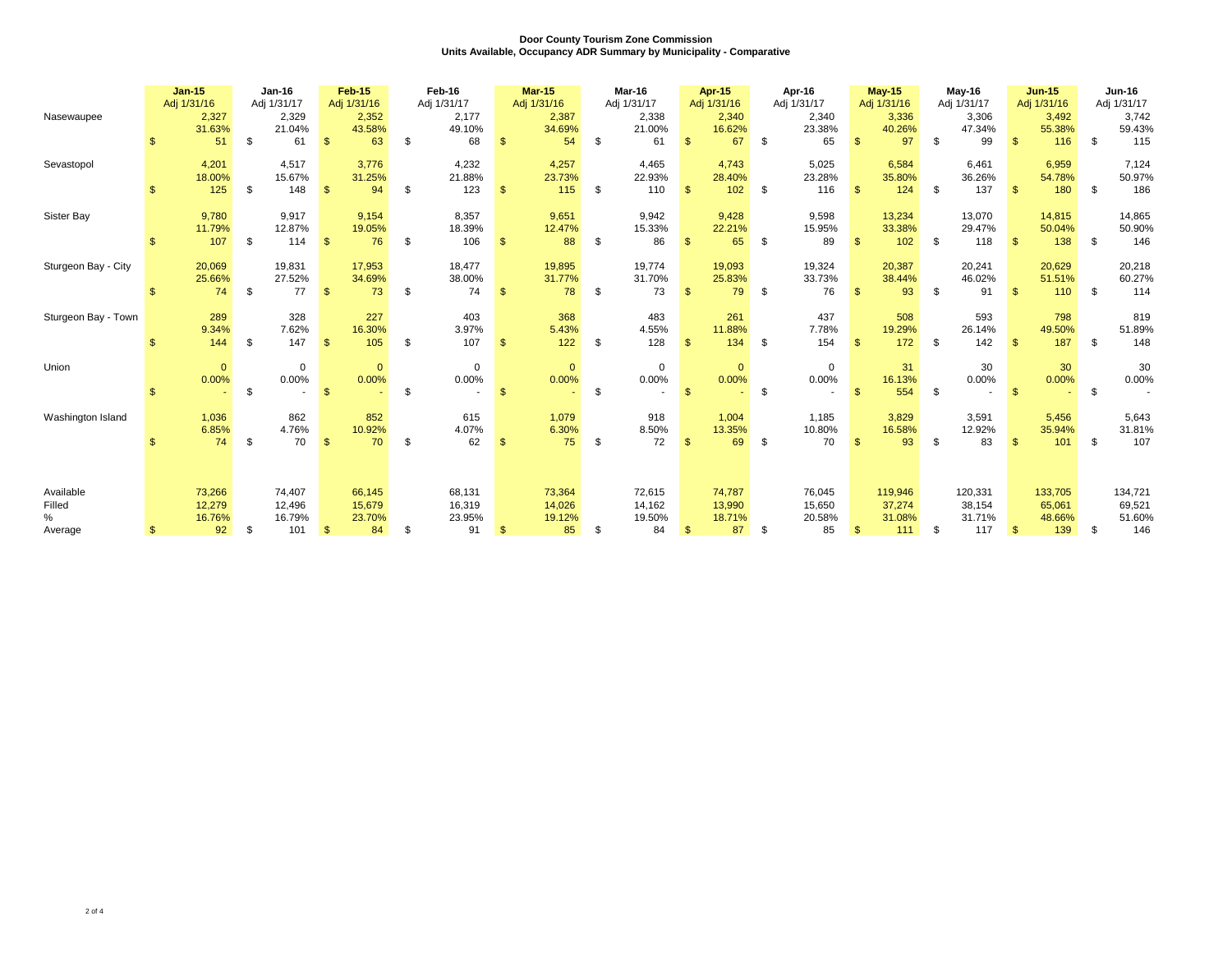|                       |                | <b>Jul-15</b><br><b>Jul-16</b><br>Adj 1/31/16<br>Adj 1/31/17 |    | <b>Aug-15</b><br>Adj 1/31/16 |                | Aug-16<br>Adj 1/31/17   |    | <b>Sep-15</b><br>Adj 1/31/16 |                | Sep-16<br>Adj 1/31/17   |     | <b>Oct-15</b><br>Adj 1/31/16 |                | Oct-16<br>Adj 1/31/17   |    | <b>Nov-15</b><br>Adj 1/31/16 |                |                         | <b>Nov-16</b><br>Adj 1/31/17 |                        | <b>Dec-15</b><br>Adj 1/31/16 | Dec-16<br>Adj 1/31/17   |    |                        |
|-----------------------|----------------|--------------------------------------------------------------|----|------------------------------|----------------|-------------------------|----|------------------------------|----------------|-------------------------|-----|------------------------------|----------------|-------------------------|----|------------------------------|----------------|-------------------------|------------------------------|------------------------|------------------------------|-------------------------|----|------------------------|
| <b>Baileys Harbor</b> | $\mathbf{\$}$  | 9,469<br>75.38%<br>195                                       | \$ | 10,140<br>74.67%<br>200      | \$             | 9,394<br>70.66%<br>201  | \$ | 10,228<br>65.05%<br>207      | $\mathfrak{s}$ | 8,972<br>51.50%<br>168  | \$  | 9,813<br>51.16%<br>179       | $\mathfrak{s}$ | 8,485<br>48.40%<br>172  | \$ | 9,543<br>49.72%<br>176       | $\mathfrak{s}$ | 3,497<br>10.72%<br>174  | \$                           | 3,117<br>13.83%<br>160 | $\mathfrak{s}$               | 3,236<br>8.53%<br>125   | \$ | 2,938<br>10.14%<br>137 |
| <b>Brussels</b>       | $\mathbb{S}$   | 62<br>69.35%<br>58                                           | \$ | $\mathbf 0$<br>0.00%         | \$             | 62<br>16.13%<br>159     | \$ | $\mathbf 0$<br>0.00%         | $\mathfrak{s}$ | 60<br>25.00%<br>80      | \$  | $\mathbf 0$<br>0.00%         | $\mathbb{S}$   | 60<br>0.00%             | \$ | $\mathbf 0$<br>0.00%         | $\mathbf{\$}$  | $\overline{0}$<br>0.00% | \$                           | 0<br>0.00%             | $\mathsf{\$}$                | $\overline{0}$<br>0.00% | \$ | $\mathbf 0$<br>0.00%   |
| Clay Banks            | $\mathbb{S}$   | 213<br>72.30%<br>238                                         | \$ | 236<br>60.59%<br>204         | $\mathbf{\$}$  | 186<br>58.06%<br>226    | \$ | 239<br>53.97%<br>217         | $\mathfrak{s}$ | 192<br>30.73%<br>157    | \$  | 205<br>40.00%<br>172         | \$             | 175<br>37.71%<br>201    | \$ | 186<br>33.87%<br>147         | $\mathbf{\$}$  | $\mathbf{0}$<br>0.00%   | \$                           | $\mathbf 1$<br>0.00%   | $\mathbf{\$}$                | $\overline{0}$<br>0.00% | \$ | $\mathbf 0$<br>0.00%   |
| Egg Harbor-Town       | $\mathbb{S}$   | 11,995<br>69.55%<br>191                                      | \$ | 12,098<br>72.69%<br>193      | \$             | 11,990<br>66.81%<br>183 | \$ | 12,248<br>69.22%<br>177      | $\mathbb{S}$   | 11,765<br>47.34%<br>150 | \$  | 11,911<br>49.18%<br>152      | $\mathbf{\$}$  | 11,873<br>48.33%<br>152 | \$ | 11,790<br>50.63%<br>149      | $\mathfrak{s}$ | 9,836<br>15.94%<br>80   | - \$                         | 9,626<br>17.32%<br>82  | $\mathbf{\$}$                | 9,978<br>11.26%<br>77   | \$ | 9,218<br>13.51%<br>87  |
| Egg Harbor - Village  | $\mathbb{S}$   | 12,314<br>79.03%<br>171                                      | \$ | 12,387<br>76.45%<br>191      | \$             | 12,448<br>70.75%<br>188 | \$ | 12,363<br>71.46%<br>188      | $\mathbb{S}$   | 11,809<br>57.01%<br>148 | \$  | 11,974<br>58.38%<br>159      | $\mathbf{\$}$  | 10,915<br>57.99%<br>158 | \$ | 10,694<br>58.94%<br>170      | $\mathfrak{s}$ | 4,877<br>22.66%<br>138  | \$                           | 4,875<br>24.86%<br>116 | $\mathfrak{s}$               | 4,973<br>15.38%<br>98   | \$ | 5,111<br>17.92%<br>102 |
| Ephraim               | $\mathbf{s}$   | 15.740<br>80.32%<br>171                                      | \$ | 16.334<br>82.00%<br>186      | <b>S</b>       | 15.875<br>80.62%<br>173 | \$ | 16.326<br>79.08%<br>178      | \$             | 15.166<br>64.11%<br>148 | \$  | 15.455<br>65.67%<br>155      | \$             | 14,349<br>59.72%<br>155 | \$ | 14.494<br>61.60%<br>165      | $\mathbb{S}$   | 6.493<br>17.60%<br>121  | \$                           | 5.954<br>20.36%<br>119 | \$                           | 5.789<br>16.13%<br>96   | \$ | 6,170<br>12.66%<br>118 |
| Forestville - Town    | $\mathsf{\$}$  | 36<br>11.11%<br>136                                          | \$ | 31<br>35.48%<br>191          | $\mathfrak{s}$ | 62<br>35.48%<br>109     | \$ | 31<br>41.94%<br>190          | $\mathfrak{s}$ | 60<br>13.33%<br>100     | \$  | 30<br>10.00%<br>208          | $\mathfrak{S}$ | 62<br>20.97%<br>35      | \$ | 31<br>3.23%<br>225           | $\mathfrak{s}$ | 60<br>10.00%<br>46      | \$                           | 31<br>6.45%<br>225     | $\mathbf{\$}$                | 62<br>0.00%             | \$ | 31<br>0.00%<br>$\sim$  |
| Forestville - Village | $\mathbf{s}$   | $\mathbf{0}$<br>0.00%                                        | \$ | $\mathbf 0$<br>0.00%         | $\mathbf{\$}$  | $\mathbf{0}$<br>0.00%   | \$ | $\mathbf 0$<br>0.00%         | \$             | $\mathbf{0}$<br>0.00%   | \$  | $\mathbf 0$<br>0.00%         | $\mathfrak{s}$ | $\mathbf{0}$<br>0.00%   | \$ | $\mathbf 0$<br>0.00%         | $\mathbb{S}$   | $\mathbf{0}$<br>0.00%   | \$                           | $\mathbf 0$<br>0.00%   | -\$                          | $\mathbf{0}$<br>0.00%   | \$ | 0<br>0.00%             |
| Gardner               | $\mathfrak{s}$ | 2,197<br>51.52%<br>127                                       | \$ | 1,992<br>62.05%<br>116       | $\mathfrak{s}$ | 2,114<br>48.16%<br>124  | \$ | 2,064<br>49.56%<br>117       | \$             | 2,067<br>29.12%<br>120  | \$  | 1,992<br>30.62%<br>113       | \$             | 2,098<br>20.88%<br>119  | \$ | 2,012<br>29.87%<br>105       | $\frac{3}{2}$  | 1,409<br>11.07%<br>76   | \$                           | 957<br>13.17%<br>89    | \$                           | 900<br>12.89%<br>77     | \$ | 904<br>12.72%<br>88    |
| Gibraltar             | \$             | 17,480<br>83.00%<br>178                                      | \$ | 16,546<br>87.58%<br>193      | \$             | 17,534<br>80.64%<br>182 | \$ | 17,224<br>78.33%<br>190      | \$.            | 16,811<br>66.07%<br>149 | \$  | 16,466<br>68.71%<br>160      | \$             | 16,710<br>61.80%<br>154 | \$ | 16,718<br>62.20%<br>169      | \$             | 6,478<br>21.83%<br>172  | \$                           | 8,117<br>21.31%<br>139 | \$.                          | 6,413<br>19.48%<br>125  | \$ | 7,143<br>18.20%<br>150 |
| Jacksonport           | $\mathcal{R}$  | 3,122<br>74.28%<br>184                                       | \$ | 3,207<br>75.12%<br>197       | \$             | 3,100<br>68.10%<br>200  | \$ | 3,257<br>73.17%<br>187       | $\mathfrak{s}$ | 2,955<br>34.55%<br>144  | -\$ | 3,028<br>41.68%<br>149       | \$             | 2,885<br>31.44%<br>143  | \$ | 2,931<br>36.10%<br>148       | $\mathsf{\$}$  | 1,014<br>16.70%<br>119  | \$                           | 1,099<br>10.37%<br>128 | \$                           | 984<br>6.30%<br>167     | \$ | 1,251<br>9.75%<br>101  |
| <b>Liberty Grove</b>  | $\mathsf{\$}$  | 12,631<br>69.76%<br>170                                      | \$ | 12,790<br>70.98%<br>178      | $\mathsf{\$}$  | 12,894<br>59.03%<br>182 | \$ | 12,577<br>65.97%<br>168      | $\mathfrak{s}$ | 11,988<br>46.10%<br>136 | \$  | 12,190<br>49.16%<br>140      | $\mathsf{\$}$  | 11,422<br>45.32%<br>134 | \$ | 11,609<br>48.83%<br>141      | $\mathsf{\$}$  | 4,899<br>8.25%<br>137   | \$                           | 5,017<br>14.03%<br>88  | $\mathbf{\$}$                | 4,638<br>4.92%<br>126   | \$ | 4,621<br>5.99%<br>128  |